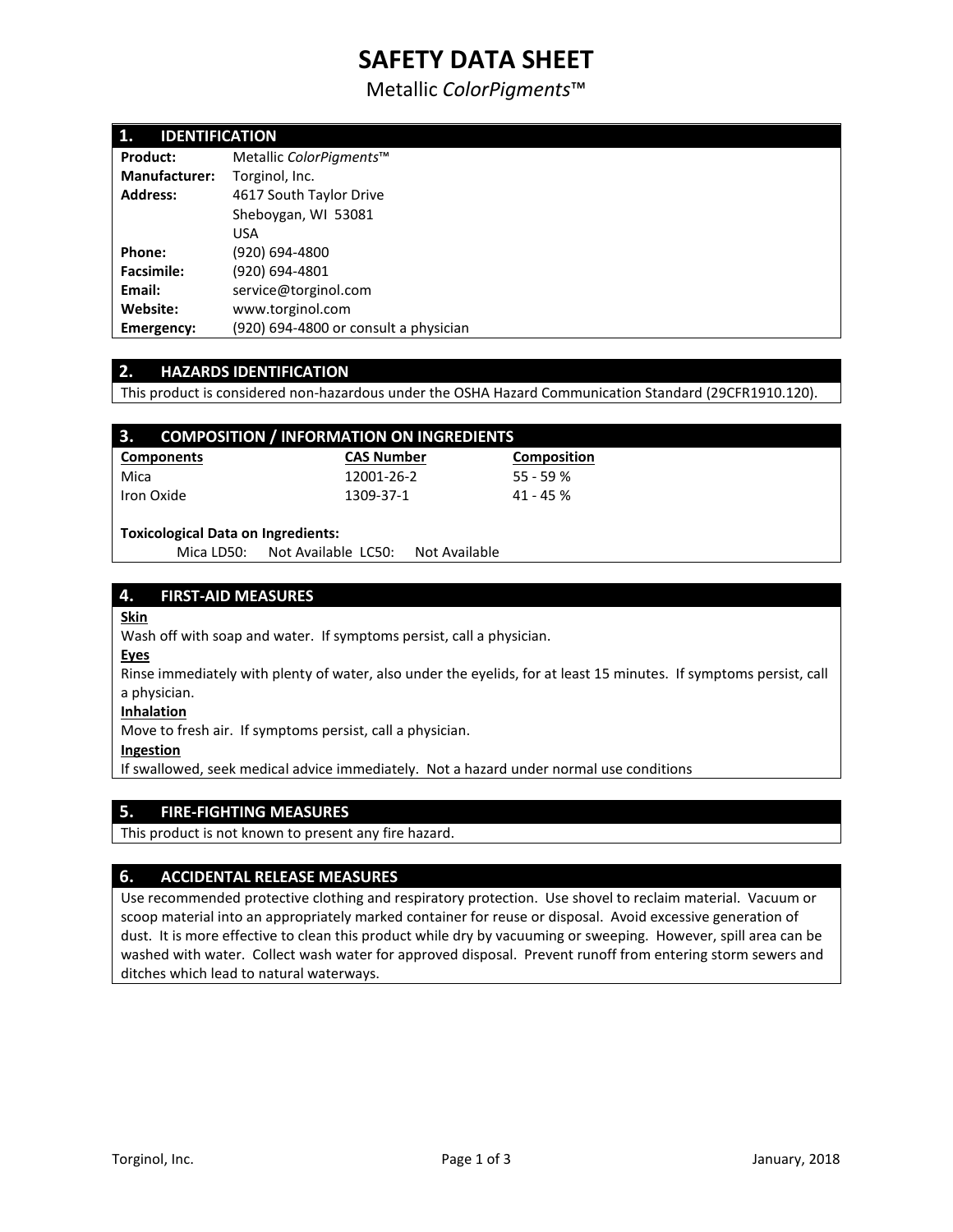# **SAFETY DATA SHEET**

Metallic *ColorPigments*™

# **7. HANDLING AND STORAGE**

#### **Handling**

Material may be slippery when wet. Avoid breathing dust. Wash thoroughly after handling. Avoid contact with eyes. Use only with adequate ventilation.

**Storage**

Store in a cool, dry place. No specific storage required.

#### **8. EXPOSURE CONTROLS / PERSONAL PROTECTION**

| <b>Eve Protection:</b>         | Safety glassed recommended.                                                |
|--------------------------------|----------------------------------------------------------------------------|
| <b>Skin Protection:</b>        | Use appropriate protective clothing.                                       |
| <b>Hand Protection:</b>        | Protective leather, cloth or rubber gloves recommended.                    |
| <b>Respiratory Protection:</b> | Use a NIOSH/MSHA approved respirator when exposure limits may be exceeded. |
| <b>Ventilation:</b>            | Local exhaust ventilation to collector or containment recommended.         |
| <b>Hygiene Measures:</b>       | Good industrial hygiene practices required.                                |
|                                |                                                                            |

# **9. PHYSICAL AND CHEMICAL PROPERTIES**

| Form:                  | Powder             | Color:                         | Various              |  |
|------------------------|--------------------|--------------------------------|----------------------|--|
| Odor:                  | <b>Odorless</b>    | pH:                            | $6.0 - 9.0$ (4% H20) |  |
| <b>Boiling Point:</b>  | Not Applicable     | <b>Melting Point:</b>          | Decomposes           |  |
| <b>Freezing Point:</b> | Not Applicable     | Density:                       | $3.1 - 3.2$ kg/L     |  |
| <b>Bulk Density:</b>   | $16 - 20g/100g$    | Vapor Pressure: Not applicable |                      |  |
| Solubility:            | Insoluble in Water | <b>Particle Size:</b>          | $5 - 100 \mu m$      |  |

# **10. STABILITY AND REACTIVITY**

**Chemical Stability:** Stable. **Incompatibility:** No known. **Hazardous Byproducts:** None.

# **11. TOXICOLOGICAL INFORMATION**

**Routes of Entry:** Inhalation. Ingestion

**Toxicity to Animals**: not available

**Chronic Effects on Humans**: The substance is toxic to lungs, mucous membranes. Possible skin irritant.

**Special Remarks on other Toxic Effects on Humans**: Nuisance Dust

**Chronic Toxicity**

This product is not listed as a carcinogen by the IARC, NTP or OSHA.

According to the current knowledge this product is harmless. Therefore, no health damaging effects are expected if safety measures are followed. No specific testing has been done on this product.

### **12. ECOLOGICAL INFORMATION**

No ecological testing has been done on this product.

# **13. DISPOSAL CONSIDERATIONS**

Dispose in accordance with local, state and federal regulations.

#### **14. TRANSPORT INFORMATION**

**Shipping Name:** Colored Pigments **Not Regulated:** Ship as Class 60 **NMFC Code**: 148520